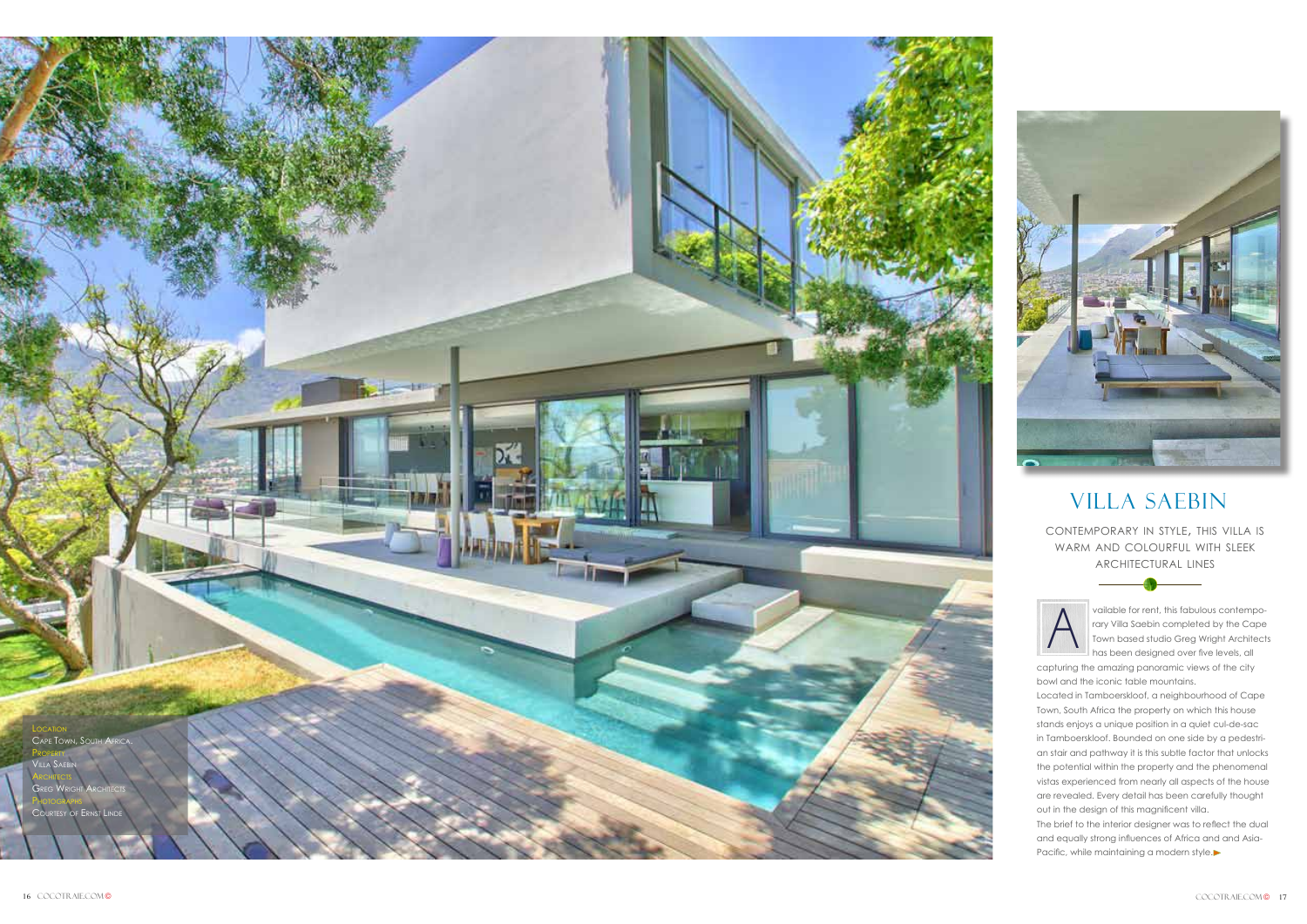

Just off the kitchen is a yoga room with equipment, g mirrors and <sup>a</sup> TV alon g with yo a pro grammes . g



The program is capped off by a master suite and roof garden-viewing terrace with virtually uninter rupted views of the best the city bowl has to offer. Interspersed amongst the outdoors terraces and open plan living spaces, the series of bedrooms and intimate courtyard gardens offer a diverse range of spaces that provide private and person ally scaled counterpoints to the grandeur of the land- and cityscape beyond the boundaries of the property.

Organic shapes and strong colours were used to contrast the clean lines of the architecture. The overall feel is relaxed, and while contempo rary in style, the villa is warm and colourful. The decor is a light base for the art collected from all around the world. There is a layering of neutral shades with unusual pieces in colour.

The house enjoys a context that features the iconic Table Mountain, Lions Head and Signal Hill as a series of dramatic backdrops from various viewpoints encountered throughout the architec tural program. Spread vertically across 5 levels, the program consists of garages at the bottom, a private study at the entrance level, bedrooms above that, before one arrives at the main living level that opens onto pool, terrace and garden.

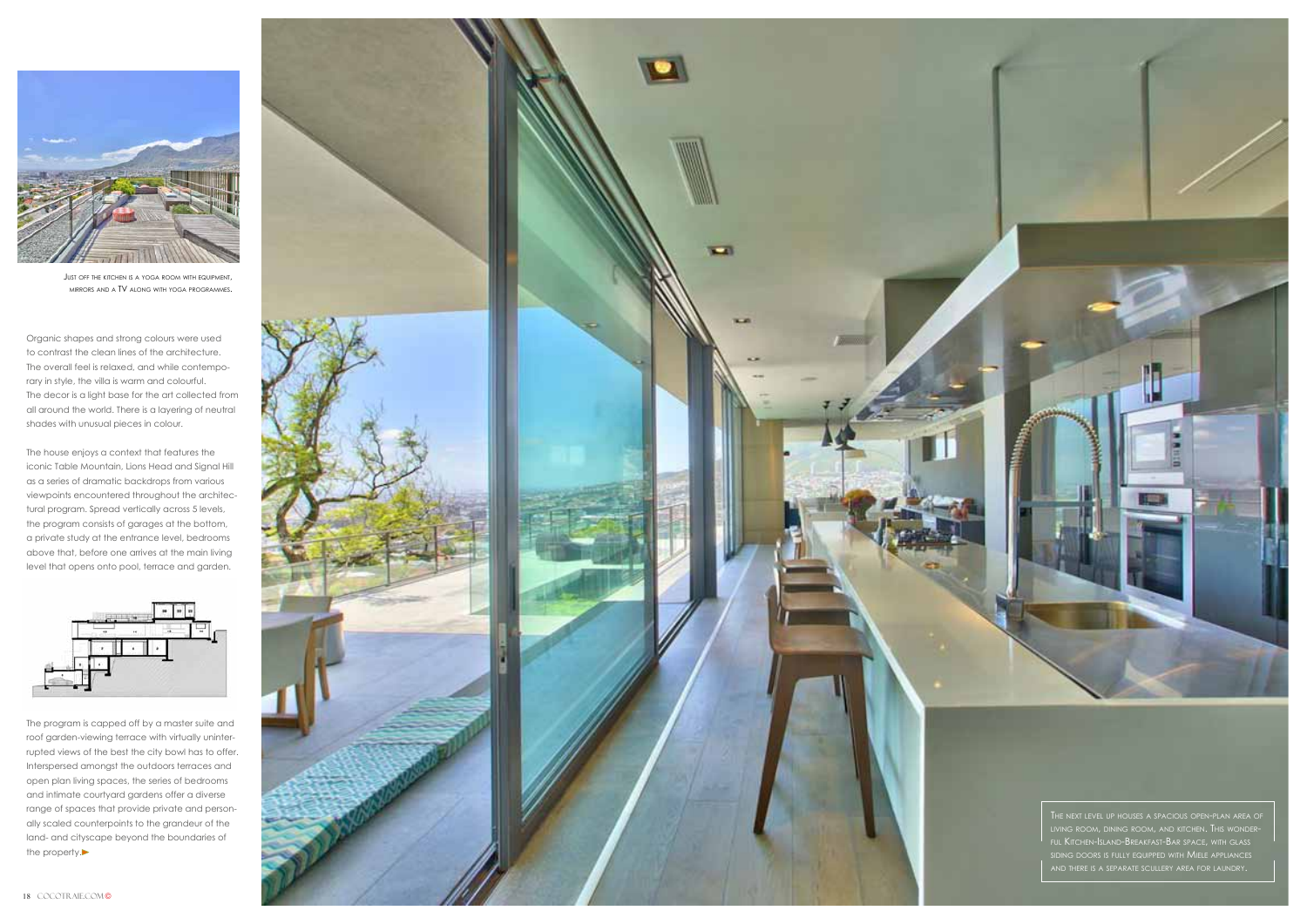

are ma gnificent views from here and from the lar e